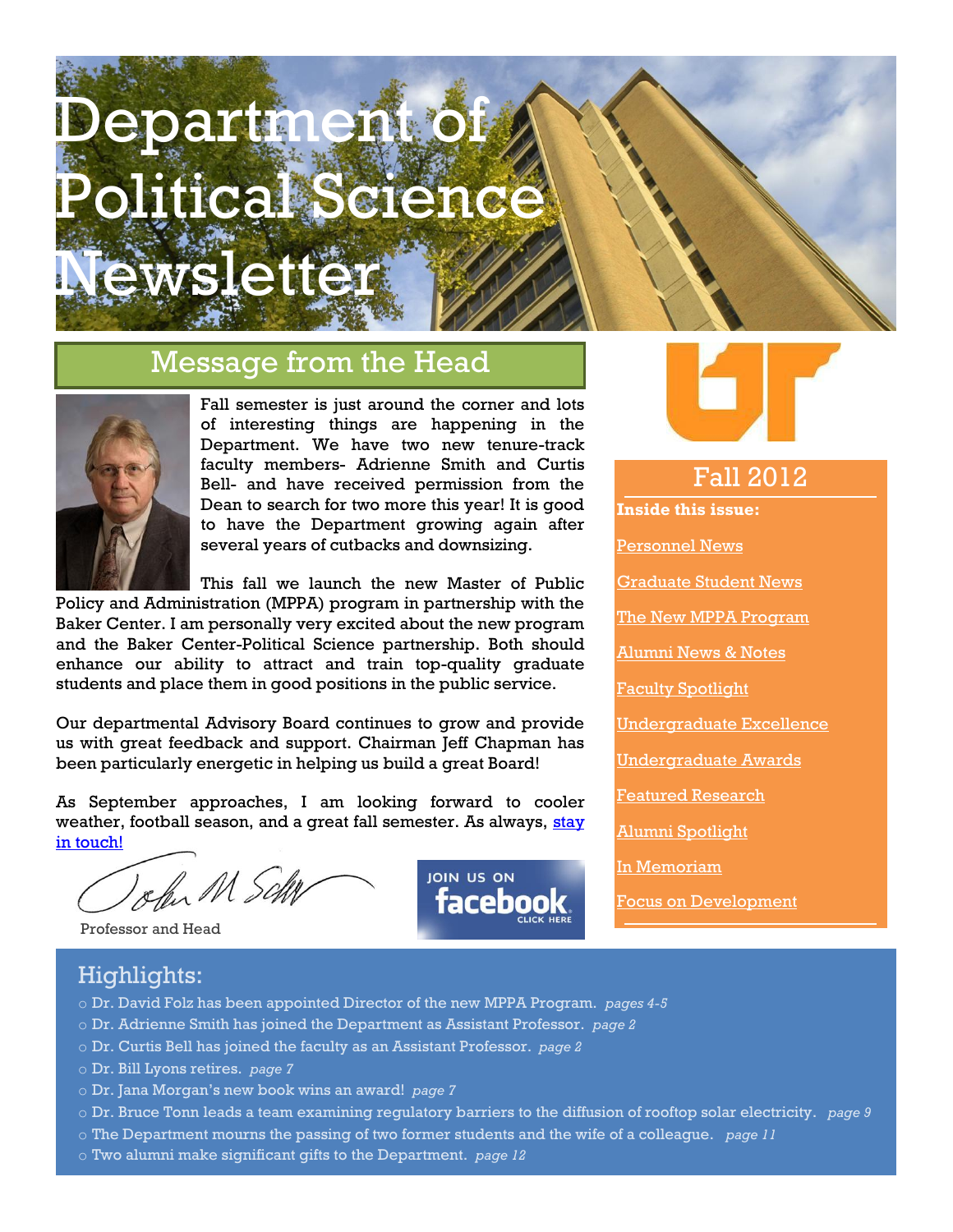#### Personnel News

<span id="page-1-0"></span>August 1, 2012: Two new Assistant Professors have joined the Department!

**[Dr. Adrienne Smith](mailto:asmit240@utk.edu)** (right) completed her Ph.D. (2012) and M.A. (2010) at Emory University. Her research focuses on questions of political representation and public policy processes in American politics, particularly in the subfields of urban politics, state politics, and gender and politics. She is currently working on a book-length project on the politics of women's representation in American cities. Her research has appeared in the *American Journal of Political Science, American Politics Research,* and *Political Research Quarterly*.





**[Dr. Curtis Bell](mailto:curtis.bell@tennessee.edu)** (left) holds degrees in political science from the University of Colorado at Boulder (Ph.D. and M.A.) and Willamette University (B.A.). His area of expertise is international relations. His research focuses on civil war and the politics of failing states. His dissertation explored how leaders of weak, conflict-prone regimes can best use their scarce financial resources to avoid destabilizing political violence. Work from this project is published in *International Studies Quarterly*.

Promotions effective 8-1-12:

**[Dr. Wonjae Hwang](mailto:whwang@utk.edu)**, a

member of our International Relations faculty, has been granted tenure and promoted to Associate Professor.



**[Dr. Jim Gilchrist](mailto:jgilchri@utk.edu)**, who teaches American government, has been promoted to Senior Lecturer.





College of Arts and Sciences' interdisciplinary program **[Professor Jana Morgan](mailto:janamorgan@utk.edu)** has been appointed Chair of the in Latin American and Caribbean Studies. The appointment officially began August 1 and will run for three academic years. Congratulations to Professor Morgan on this appointment!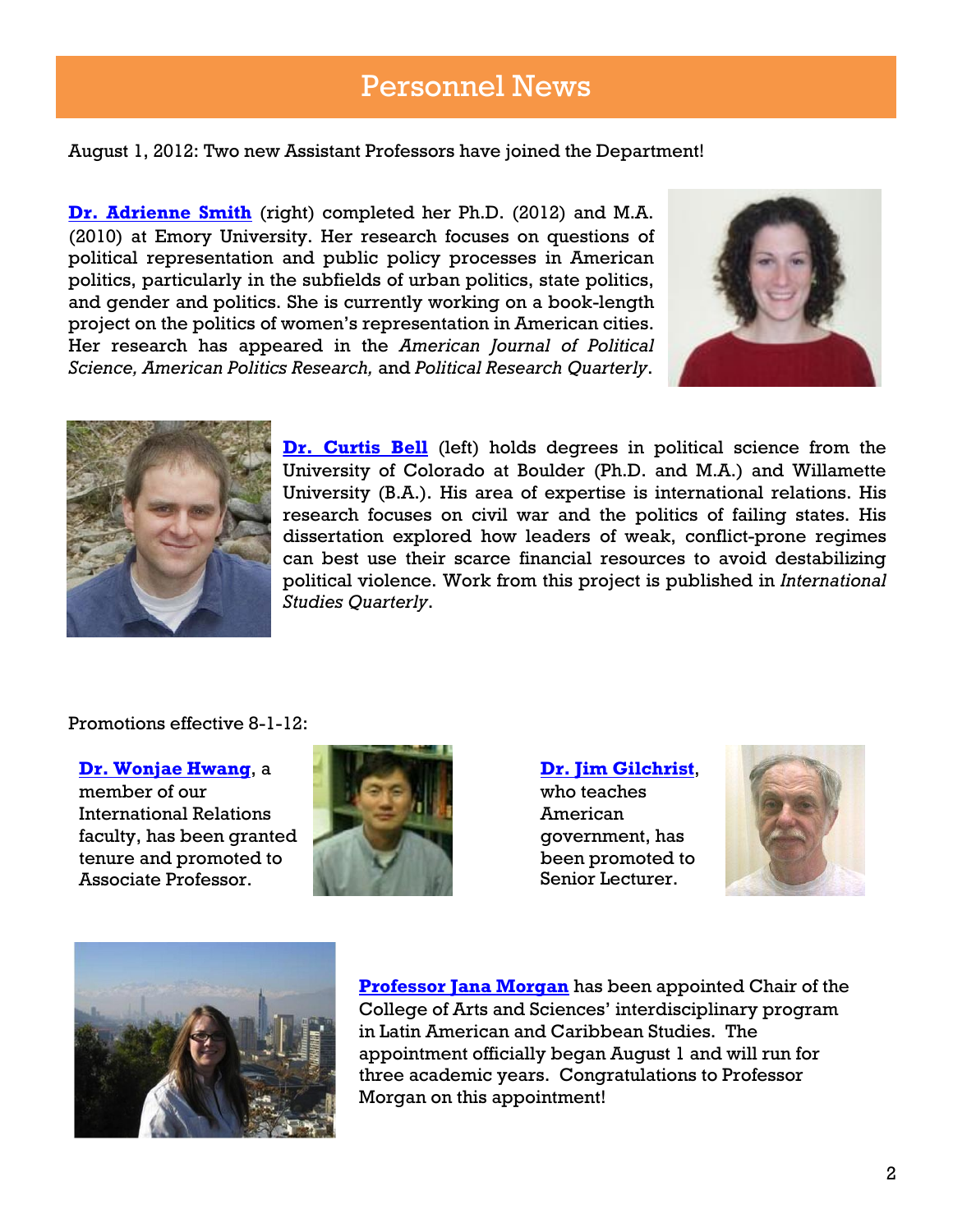# Graduate Student News

<span id="page-2-0"></span>

**Mike Norris** (left) defended his dissertation and earned his doctorate in the spring of 2012. This fall he begins a tenure-track faculty position at Coastal Carolina University.

**Jamie Todhunter**, **Norris Feeney**, **Matt Gross** and **Doug Spence** completed their dissertations and will receive their PhDs this fall. Doug has accepted a position at Marshall University this fall.

**Missy Buice** and **Sambuddha Ghatak** both received the Department's David Mock Award for Outstanding Performance by a Graduate Teaching Associate.

**Dori Stiefel** received the Department's John Shanks Award for Outstanding Achievement in American Politics.

**Carey Smith** (right) received the Department's Lee S. Greene Award for Outstanding Performance in Public Administration.

**Jamie Todhunter** and **Allyn Milojevich** received the Department's Award for Best Conference Paper of 2010-11.



**Allyn Milojevich** has been elected President of the Political Science Graduate Student Organization for 2012-13. **Amanda Sanford** has been elected President of the Graduate Student Senate at UTK for 2012-13.



In March 2012, political science graduate students **Amanda Sanford** and **Alexandra Brewer** (right) were elected to serve as the President and Vice President of the Graduate Student Senate, respectively. The GSS is a branch of the Student Government Association that serves as the official voice for graduate and professional students at the University of Tennessee. The fundamental responsibility of the GSS is to better the standards of graduate life at UT by maintaining open lines of dialogue between graduate and professional students and the university administration. GSS representatives hold seats on several administrative and Faculty Senate committees and develop special task forces as necessary to tackle issues pertinent to the graduate and professional student body.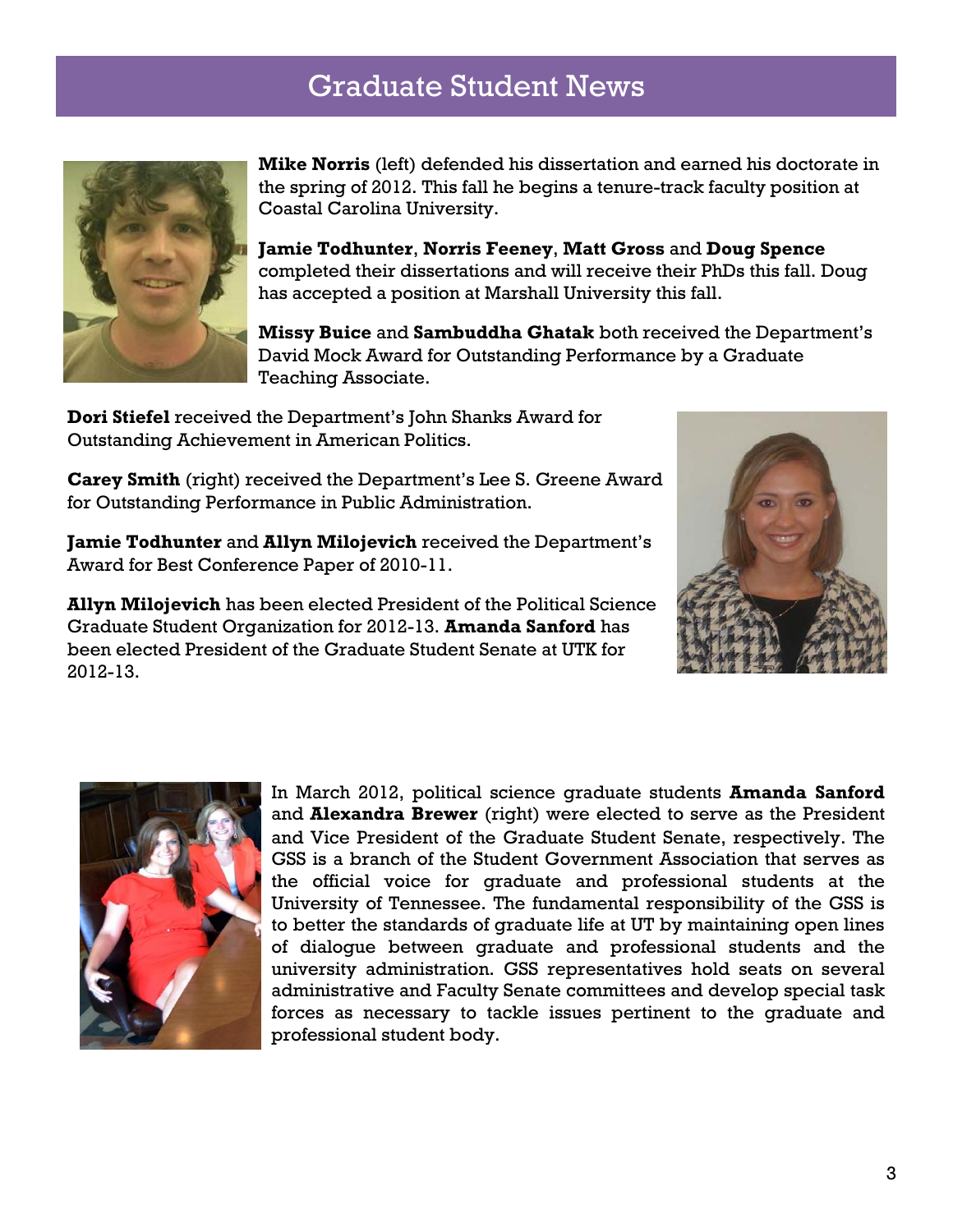## The New MPPA Program

<span id="page-3-0"></span>This fall the UTK Political Science Department, in partnership with the Howard H. Baker, Ir. [Center for Public Policy,](http://bakercenter.utk.edu/) launches a new graduate degree program—the Master of Public Policy and Administration (MPPA). This will replace the Master of Public Administration (MPA) that the Political Science Department has offered for many decades. The MPPA program will still include public administration courses in its curriculum, but there will be a new emphasis on public policy analysis and the methodological skills necessary to analyze policy problems. The partnership with the Baker Center will raise the visibility of the program, enhance marketing and recruiting, enhance the curriculum, and provide access to excellent classroom and office space.

The MPPA program is designed for students interested in careers in public service, whether as managers or policy analysts in public agencies or nonprofit organizations. The program will consist of two main tracks. After taking a common core of courses in the basics of public administration, policymaking and data analysis, students will choose between a management track and a policy track. The management track will feature courses in ethics, human resources management, legal aspects of public administration and the management of not-for-profit agencies. The policy track will focus on energy policy, environmental policy and global security policy, which are the primary substantive foci of the Baker Center.



*The Political Science Department and the Baker Center have a close working relationship. The new MPPA program will be the most visible manifestation of that relationship.*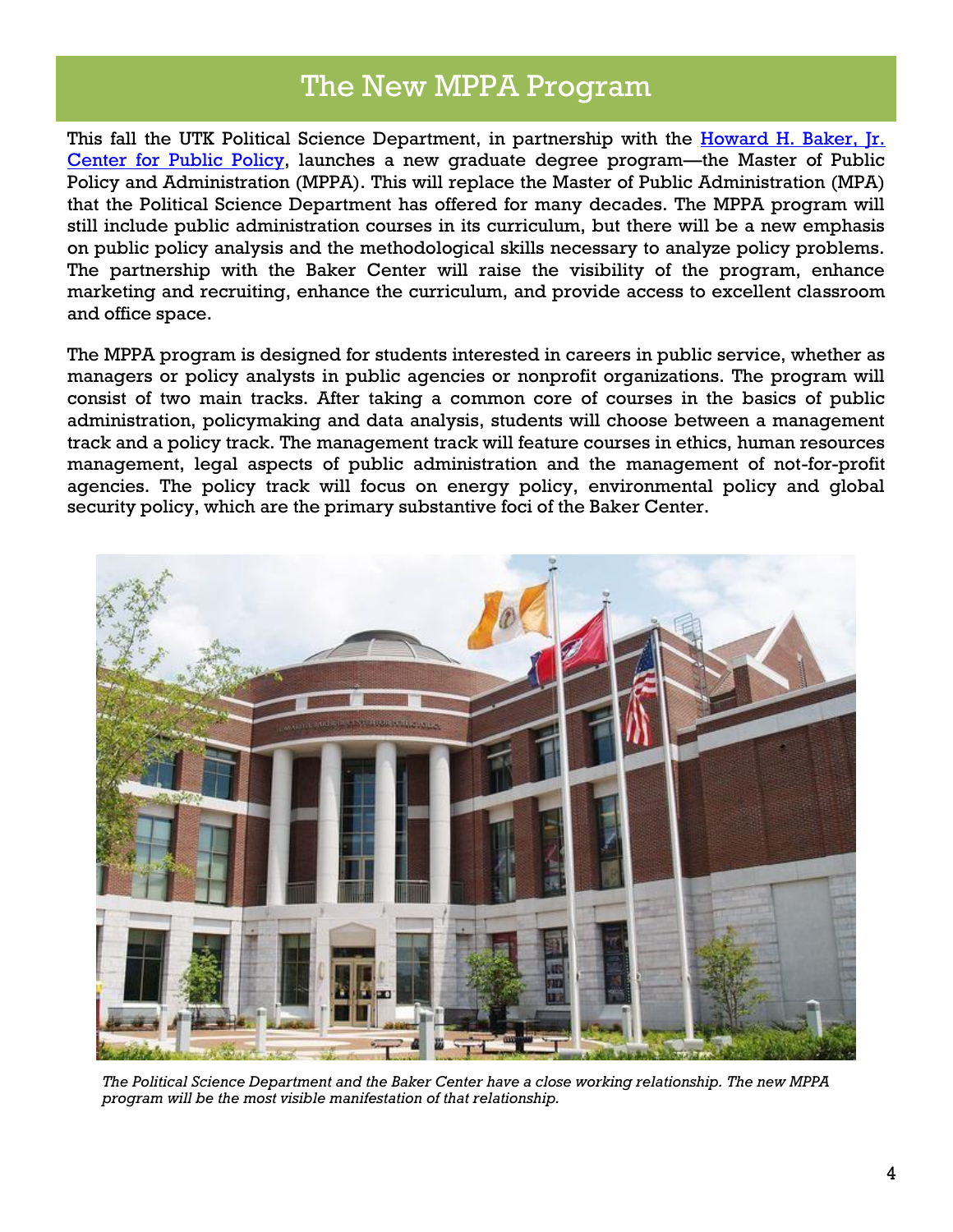## The New MPPA Program



*New MPPA Director David Folz (left), Baker Center Director Matt Murray (center), and Political Science Department Head John Scheb (right) discuss the new MPPA program. The program is being launched in fall semester 2012.*

Matt Murray, director of the Baker Center, believes that new MPPA program fits perfectly into the center's mission to focus its efforts on traditional academics, teaching and research. "This new MPPA program is a great opportunity for the Baker Center to be a catalyst in bringing faculty across different departments together to support this academic initiative, and it will draw further attention to the Baker Center," Murray said.

Dr. David Folz, the director the new program, says that the MPPA will prepare men and women for responsible positions in the public service, emphasizing the theory and practice of public administration and public policy analysis. "It is the faculty's aspiration to equip graduate students with the knowledge and skills needed to be effective managers, responsible executives and ethical public servants," Folz said. Dr. John Scheb, Head of the Political Science Department, points out that most students who enroll in the current MPA program are Tennesseans who wish to make their careers in Tennessee. Scheb believes the new MPPA program will appeal to students beyond the state's borders and even international students. One of the Department's goals, Scheb said, is "to make the MPPA program ready for the world."

Nearly thirty students are enrolled to participate in the new MPPA program this fall, and because the Baker Center has its own classroom space, participation is expected to grow.

For more information on the MPPA program, please visit the program's [website](http://web.utk.edu/~polisci/mppa.php) or contact Dr. [David Folz.](mailto:dfolz@utk.edu)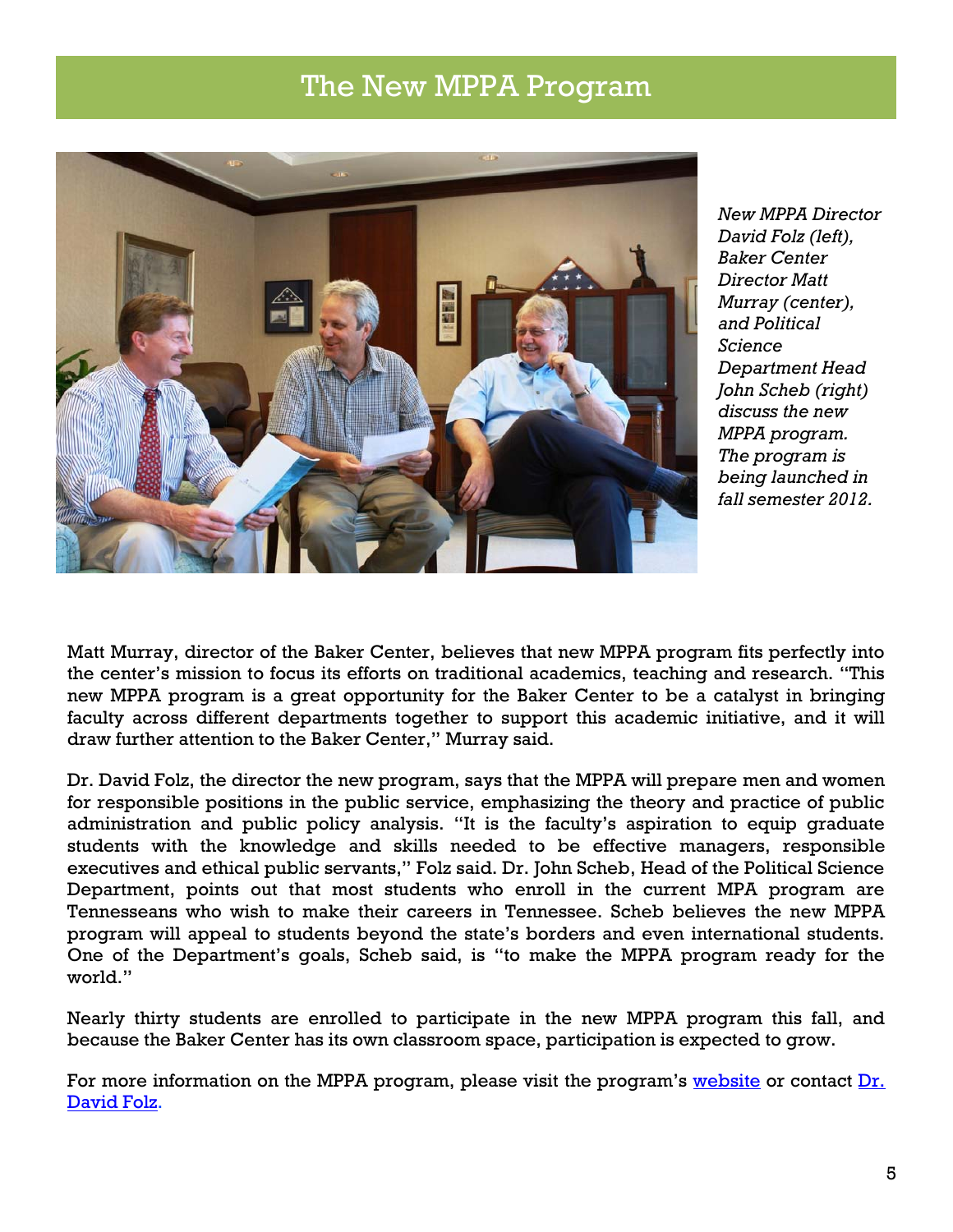## Alumni News & Notes

<span id="page-5-0"></span>

**Andy Dunsmore** grew up in Knoxville and received his BA in 1990. In 2000 he came back to the Department for graduate study and earned his PhD from us in 2007. He is now Assistant Dean for Development at the University of Maryland School of Medicine. Andy has pledged \$25,000 to create the Michael R. Fitzgerald Endowment.

**Chief Warrant Officer Robert J. Nicholson III** (right) is a Scout/Attack Helicopter pilot for the U.S. Army stationed at McGhee-Tyson Air Base, TN. A Knoxville native, Bob is a 1992 graduate of UTK with a BA in Political Science. He is also a graduate of the U.S. Army Maintenance Test Pilot School and qualified on four different aircraft. He has completed combat deployments in both Iraq and Afghanistan. Bob has pledged \$25,000 to establish a scholarship to reward political science students who demonstrate exceptional leadership ability through participation in campus or community activities.





**Michael Muñoz** (left) received his degree in Political Science and Public Administration in 2003 at UTK and a Master of Business Administration from Miami University a few years later. Born in Mason, Ohio, Michael attended Moeller High School in Cincinnati where he was selected to the USA Today All-USA high school football team. Michael was a Collegiate Football All-American in 2004 and two-time team Captain while at UT. Michael has served as a Hamilton County Township Trustee in suburban Cincinnati, Ohio; Director of Development for the Anthony Muñoz Foundation; and most recently in sales within Proctor & Gamble's healthcare and female beauty divisions. Michael, driven by his passion for the Latino community and with insights gained during his time at P&G, decided in 2011 to establish his own agency focusing on the untapped potential within the

Latino market. Michael is married to Emily, a 2005 graduate in Nursing at UTK, and they have two sons.

**Laurie F. Rowe** (right), a native of Chattanooga, Tennessee, graduated from the University of Tennessee in 1995 with a Bachelor's degree in Political Science with a concentration in Public Administration. During her time at the University, she was an active member of the VolCorps, Achievers Committed to Excellence, Student Government Association and the Senior Gift Challenge Committee. During her senior year, she was selected as part of the Alternative Spring Break group who traveled to Boston, Massachusetts. Immediately



following graduation, Laurie moved to Washington, D.C. to pursue a Master of Health Services Administration degree from George Washington University. Currently Laurie is Manager of the Division of Public and Private Provider Services with the District of Columbia Department of Health Care Finance. She also serves on the Board of Directors for the Greater Washington Urban League and the Washington, D.C. Alumnae Foundation- Delta Sigma Theta, Inc. In her spare time, she enjoys reading, cooking, music, and golf, as well as spending time with her family and friends.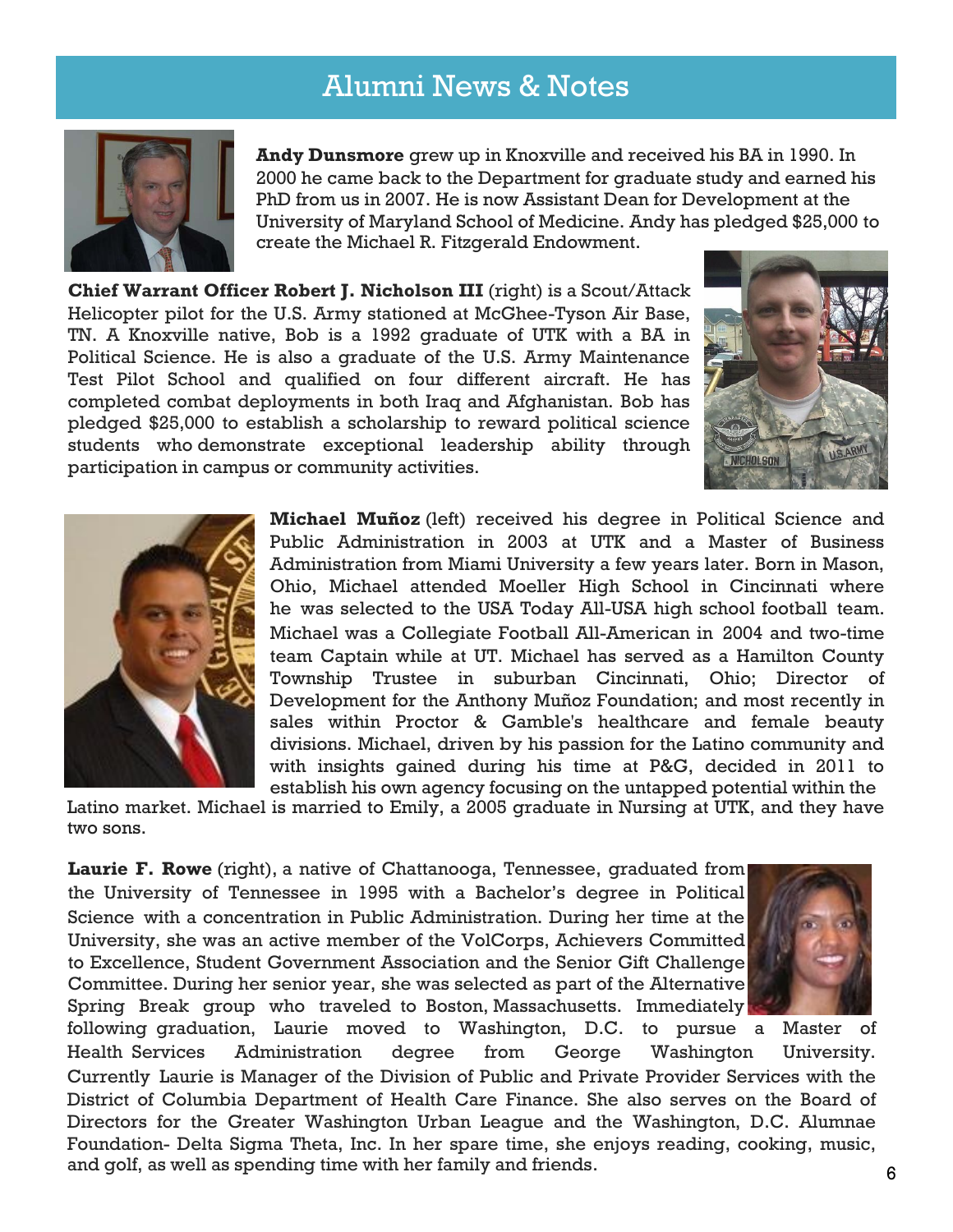# Faculty Spotlight

<span id="page-6-0"></span>**[Dr. William Lyons](mailto:wlyons@utk.edu)**, a member of the Political Science faculty for thirty-seven years, retired from UT in the spring of 2012 and was promoted to the rank of Professor Emeritus. However, Bill has not yet retired altogether, as he continues to serve as Deputy to Knoxville Mayor

Madeline Rogero. During his long career at UT, Bill served as Director of UT's Social Science Research Institute, Director of the Bureau of Public Administration, and Associate Director of the Office of Institutional Research. He authored or co-authored numerous articles in professional journals, including the *Journal of Politics*, American Politics Quarterly, American Journal of Political Science, *Social Science Quarterly*, *Judicature*, *State and Local Government Review*, and *Political Behavior*. Professor Lyons also co-authored two books: *American Government: Politics and Political Culture* (with John Scheb and Lilliard Richardson) and *Government and Politics in Tennessee* (with John



Scheb and Billy Stair). Bill worked as a consultant to numerous government agencies, political candidates, businesses, nonprofit organizations and interest groups. He also served for over twenty years as political analyst for WBIR-TV in Knoxville.

**Professor Jana Morgan's** new book, **Bankrupt Representation and Party System** [Collapse](http://www.amazon.com/gp/product/0271050624/ref=as_li_tf_tl?ie=UTF8&tag=nathkellwebs-20&linkCode=as2&camp=217145&creative=399373&creativeASIN=0271050624%22%3EBankrupt%20Representation%20and%20Party%20System%20Collapse%3C/a%3E%3Cimg%20src=%22http://www.assoc-amazon.com/e/ir?t=nathkellwebs-20&l=as2&o=1&a=0271050624&camp=217145&creative=399373%22%20width=%221%22%20height=%221%22%20border=%220%22%20alt=%22%22%20style=%22border:none%20!important;%20margin:0px%20!important;%22%20/%3E) (Pennsylvania State University 2011) has received the Van Cott Outstanding Book



Award from the Political Institutions Section of the Latin American Studies Association. Through detailed examination of Venezuela's party system decay as well as comparative analysis of seven other countries, Jana's work illuminates why party systems fail and how such traumatic outcomes might be avoided. Kenneth Roberts of Cornell University has said "Jana Morgan takes one of the great enigmas of the recent Latin American political experience – the collapse of Venezuela's seemingly entrenched two-party system – and makes it comprehensible in this original and insightful book… [by employing] rigorous



empirical methods to show how party system collapse is related to the erosion of specific types of societal linkages."

**[Dr. Nate Kelly](mailto:nkelly@utk.edu)**, Associate Professor Political Science, will give a lecture on September 22 as part the College of Arts and Science's Pregame College Showcase. The title of the lecture is "The Politics of Income Inequality in the United States." The lecture will be in the UC ballroom two hours before kickoff of the Vols' football game against Akron.

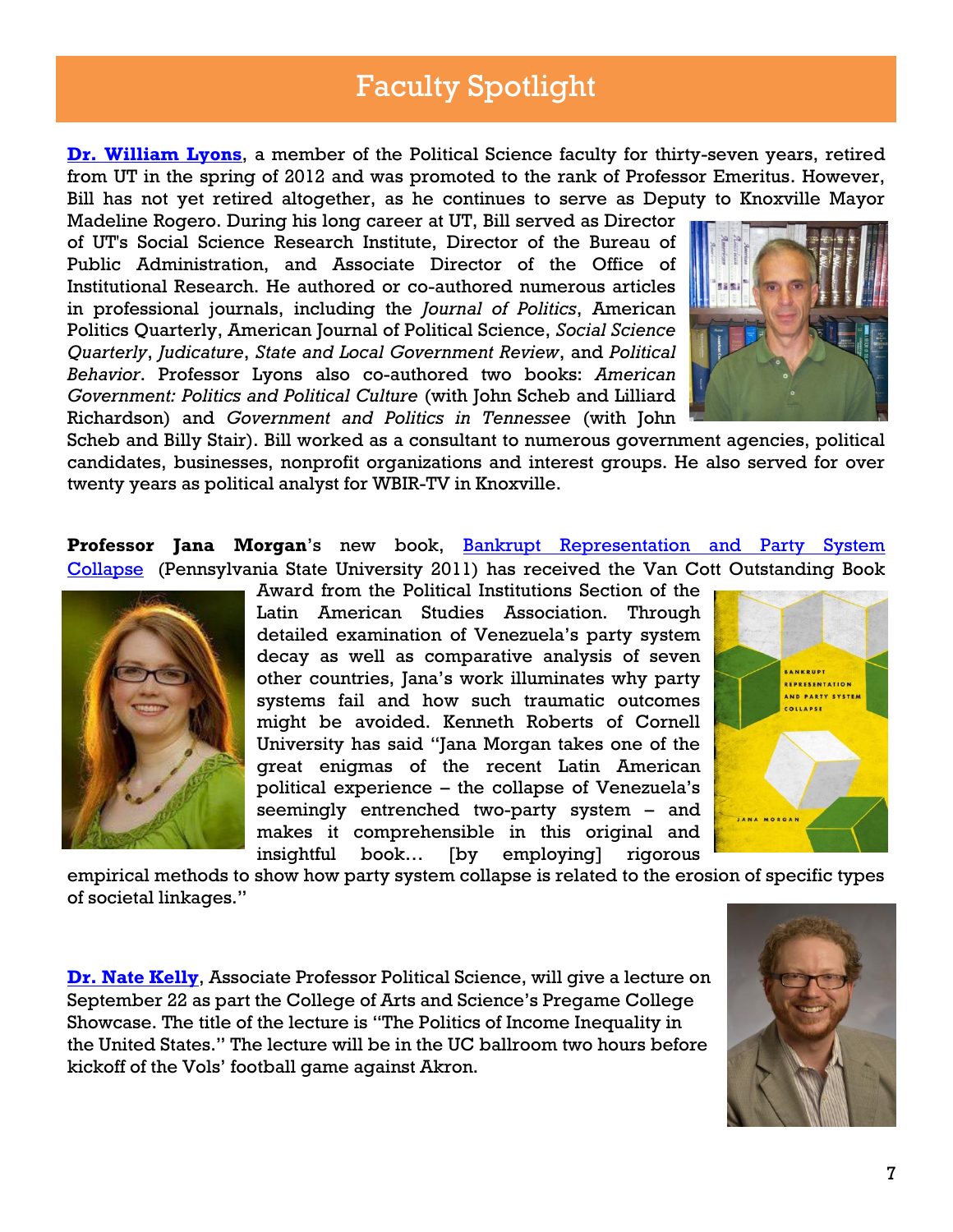#### Undergraduate Excellence

<span id="page-7-0"></span>**Seth Walker** (right) was named top graduate in Political Science for the spring 2012 semester.

An honors student, Seth was the recipient of the Ruth Stephens Scholarship for his academic performance in comparative politics. While volunteering for and participating in various local nonprofit organizations and working part-time, Seth made the Dean's list each year since his arrival and maintained a 4.0 grade point average. He was also part of several honors societies including International Golden Key, Sigma Alpha Lambda, and Pi Sigma Alpha. Graduating summa cum laude in May, Seth received a Bachelor of Arts in Political Science with a minor in Economics. However, Seth's affiliation with UTK did not end at his graduation. Seth started the Political Science MA program this summer. He has been awarded a graduate teaching assistantship for the 2012-2013 school year and will be assisting Professor Michael Gant in teaching Political Science 101. Seth also is a recipient of the prestigious J. Wallace and Katie Dean Fellowship for first- time



graduate school enrollees. Seth had a busy summer highlighted by his marriage to Kelly Pemberton, who graduated from our MPA program in the spring.



As an undergraduate, **Maria Dill** (left) served as a SGA Senator, Resident Assistant in South Carrick Hall, and Student Orientation Leader. She worked as an intern for the UT Office of State Relations and for Tennessee's Secretary of State, and as a research assistant for Municipal Technical Advisory Service. She also represented our department on the Dean's Student Advisory Committee. Maria graduated in May and has moved to DC where she is working in Congressman Duncan's office. She also is pursuing the MPA degree at American University. Maria will continue to serve as a member of the Department's Advisory Board.

**Spenser Powell** (right) began his education at the University of Tennessee in Fall 2008. From

the beginning, he was a National Merit Scholar and a member of the Chancellor's Honors Program. That semester, he auditioned for and was accepted into the Howard H. Baker, Jr. Mock Trial Organization, and he continued to actively compete in this organization for all four years of his education. He was elected President of the organization for the 2011-12 season and led the program to the American Mock Trial Association National Championship Tournament. In Spring 2010, he was accepted as a Baker Scholar at the Baker Center for Public Policy, and he also served as the sole representative of the State of Tennessee to the 2011 National Student Congress. Spenser graduated from UT in May 2012 with dual



majors in Political Science and Philosophy, Honors Concentrations for both majors, and an overall 3.99 GPA.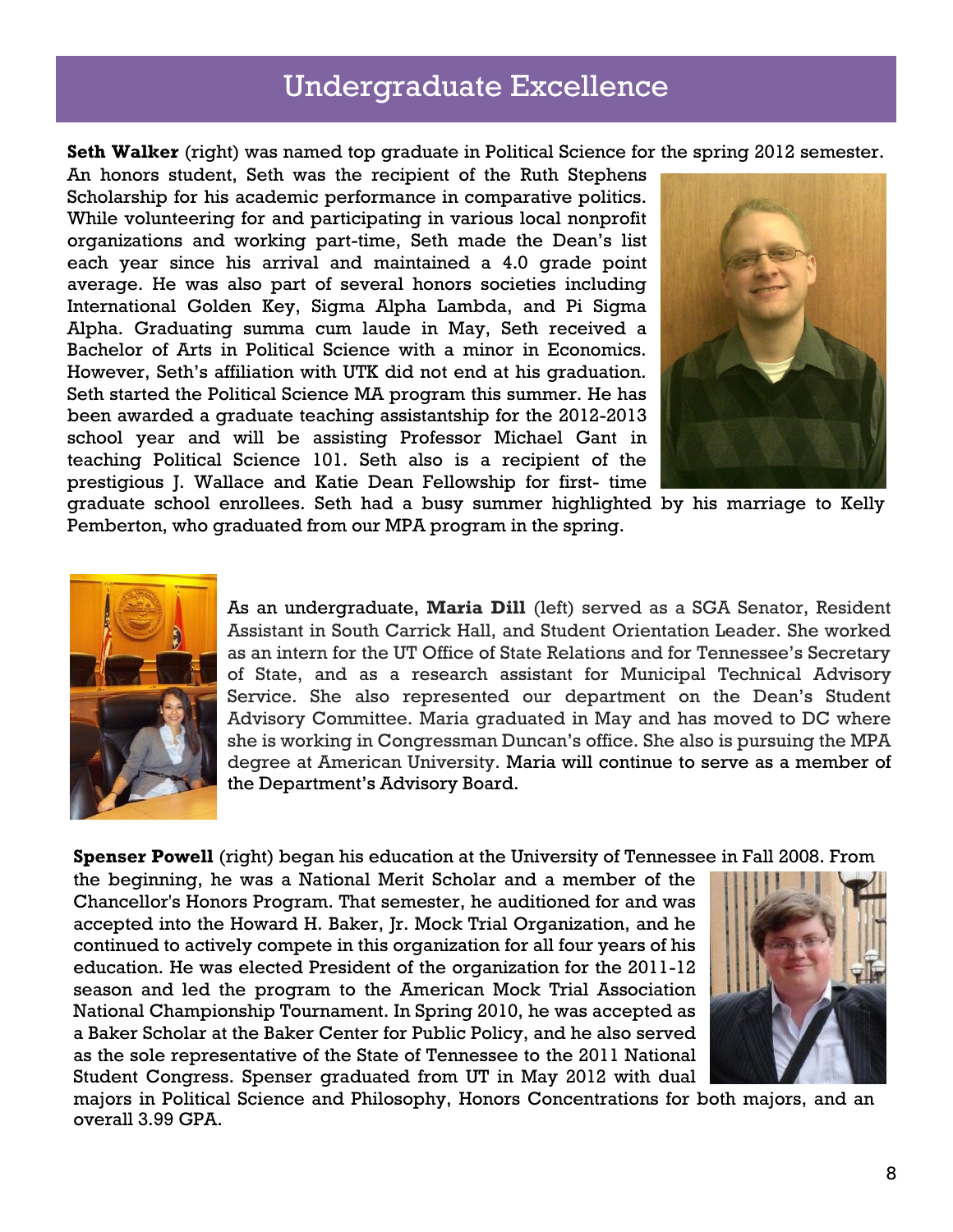## <span id="page-8-0"></span>Undergraduate Scholarships & Awards

The following awards and scholarships were given to undergraduate students at the Political Science Awards Banquet in April 2012. These awards are funded by private donations.

*Edgar Guenther Scholarship*: Julianna Deyo and Ashford Smith

*Arnett A. Elliot Award*: Spenser Powell

*Vernon Iredell Award*: Alex Payton

*Kathryn Barnett Green Award*: Lucy Boateng

*Ruth Stephens Scholarship*: Lauren Smith, Amanda Ensing, Christia Hawk, and Leah Hutson

*James O. and Minnie Elliot Scholarship*: Hannah Bailey, Jessawynne Parker, and Lisa Dicker

<span id="page-8-1"></span>*Judge John M. Scheb Prize*: Blair Kuykendall

## Featured Research: The SunShot Initiative Rooftop Solar Challenge



The U.S. Department of Energy SunShot Initiative Rooftop Solar Challenge incentivizes 22 regional awardees, including The University of Tennessee-Knoxville team, to make it easier for Americans to go solar. By streamlining permit processes, updating planning and zoning codes,

improving standards for connecting solar power to the electric grid, and increasing access to financing, the UT

Team hopes to clear a path for rapid expansion of solar energy across four metropolitan jurisdictions in Tennessee, which may serve as a model for other communities across the nation. "The UT team understands the importance of reducing the administrative barriers that stand in the way of solar-energy adoption in Tennessee," said project principal investigator **[Dr. Bruce Tonn](mailto:btonn@utk.edu)** (top left), who is a professor in the Department of Political Science and a fellow of the Energy and Environment Program at the Baker Center. "Funding and innovation leadership through the Rooftop Solar Challenge will help our state transition to clean solar energy." The Rooftop Solar Challenge is part of the SunShot Initiative, which strives to make solar energy cost-competitive with other forms of energy by the end of the decade.



*UT SunShot Team Members (from left to right): Eric Ogle (Facilitator of City of Memphis/Shelby County), Brandi Grissino-Mayer (Graduate Research Assistant), Kelly Walker (Research Assistant), Jean Peretz (Co-Investigator), Catherine Wilt (Facilitator for Knoxville/Knox County), Anne Guidos (Project Manager and Facilitator for City of Franklin), Dr. Tim Ezzell (Facilitator for the City of Nashville)*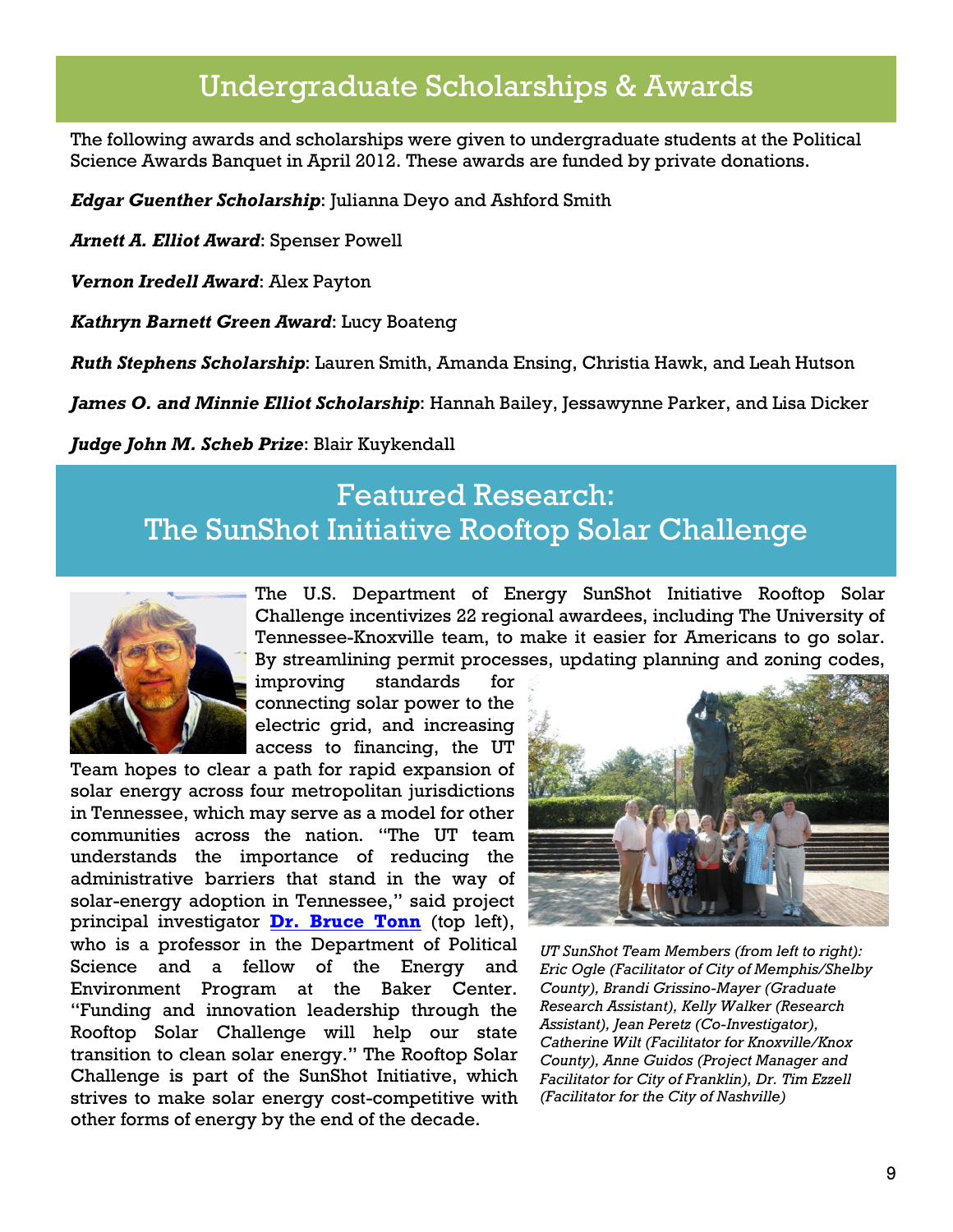# Alumni Spotlight: Scott Franklin (B.A. 1994)

<span id="page-9-0"></span>**Scott C. Franklin**, a native of Loudon, Tennessee, earned his B.A. in Political Science with a minor in Economics in 1994. In 1995 he began work at an Atlanta office supply firm that had a fine pen specialty department. Two years later he partnered with his father and converted the family ceramics manufacturing business to the sale of fine pens and accessories. In 2001 Scott created the Franklin-Christoph brand and worked with an Italian firm to create the company's first fountain pen. The retail arm of the company was renamed PenCity.com, which still operates out of Nashville. In 2005 Scott married Tamara Thigpen from Raleigh, NC and relocated there. Today, Franklin-Christoph operates production facilities in Raleigh and in



Houston and sells fine pens and leather accessories to customers around the globe. In describing his company, Scott says, "We are still a small firm, with just a few people, and I like the methodology of slow, controlled growth. We have an innovative business model of cutting out most distributors and retailers and dealing directly with our clients, the end users of our products. This business model allows for higher margins, which we in turn invest into advertising and new products."

Reflecting on his decision to major in political science, Scott says, "Many people have a narrow understanding of what political science is all about. They think it is contained to modern day American political issues seen on the evening news. In reality, you truly learn how the world works." Scott believes that "the ability to use abstract thinking, which is a big part of political science, greatly helps in both brand management and design." He also thinks that his degree in political science helped in his global business dealings: "When I began to travel and interact with people around the globe, I found my political science degree to be more useful to me than a business degree might have been. I understood the political and economic systems they operated under, and by extension the mindset and world view they generally possessed." We in the Political Science Department are very proud of what Scott has accomplished and gratified that his political science education has been put to good use.

#### In Memoriam

<span id="page-9-1"></span>Everyone in the Political Science family was shocked and saddened beyond words at the

untimely passing of **Autumn Jennings**, beloved wife of our colleague Will Jennings, on March 27 of this year. In addition to being a wife and mother of two little girls, Autumn was an outstanding teacher at Meadowview Middle School in Morristown. Autumn was a seasoned world traveler and thrived on service to others. During her time abroad, she volunteered at an orphanage in Haiti, taught new educators in South Sudan, and taught English in China. It was therefore quite appropriate that on April 26, 2012, the Tennessee House of Representatives adopted a resolution that concluded as follows:



"BE IT RESOLVED BY THE HOUSE OF REPRESENTATIVES OF THE ONE HUNDRED SEVENTH GENERAL ASSEMBLY OF THE STATE OF TENNESSEE, THE SENATE CONCURRING, that we honor the memory of Autumn Ford Jennings, reflecting fondly upon her impeccable character and her stalwart commitment to living the examined life with courage and conviction.

BE IT FURTHER RESOLVED, that we express our sympathy and offer our condolences to the family of Mrs. Jennings."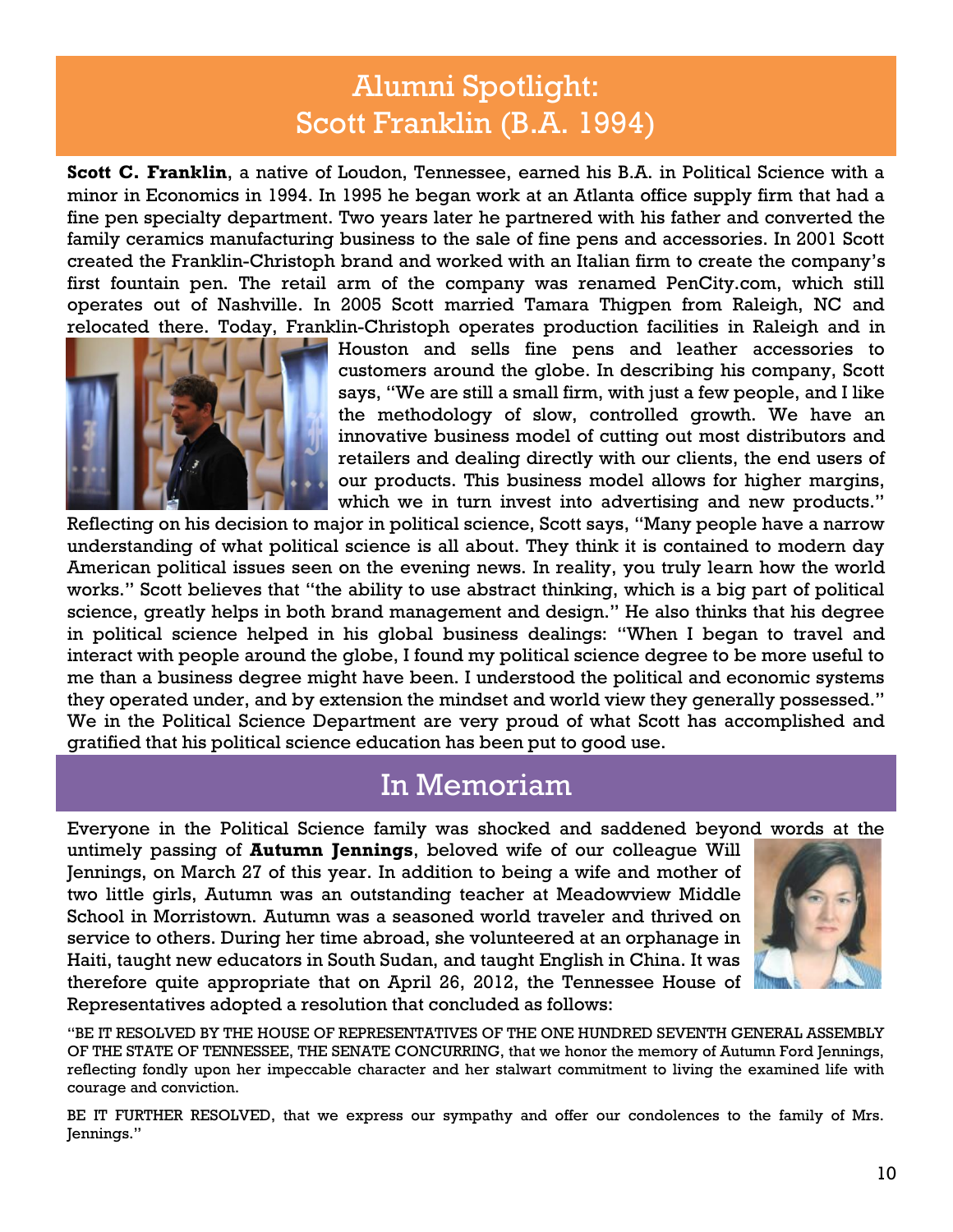### In Memoriam

On a sad note, the Department mourns the passing of **Mary Lynn Fletcher**, who died on June 7, 2012. Mary Lynn did graduate work in the Department in the early 1980s. Ultimately, she received a doctorate in Rural Health from Johns Hopkins University. Her intellectual interests varied widely. A polio victim at an early age, Mary Lynn overcame her disability in the pursuit of her goals. The primary focus of her career was on health care legislation protecting the interest of disabled persons. As assistant to the U.S. Surgeon General, Mary Lynn played an instrumental role in the formulation and adoption of disabilities legislation. After retiring from federal service she returned to Tennessee but continued to represent the interests of the disabled in the enforcement of legislation related to access to public facilities. She will be missed by her many friends.

 $\sim$   $\sim$   $\sim$ 



We are also saddened to report that **Dr. Gary Anderson** (left), an alumnus of this Department, passed away in April of this year after a brief illness. A native of East Tennessee, Dr. Anderson received a BA in political science from UTK in 1986. Upon graduation, he was commissioned an officer in the U.S. Army and spent a tour of active duty in Germany. In 1989 he returned to UTK where he completed an MA in political science in 1991. In the same year he was accepted as a PhD candidate at the University of Konstanz, Germany,

where he completed a doctorate with high honors in 1995.

Dr. Anderson served in various academic and administrative posts. He was an assistant professor of political science at the University of Maryland University College in Schwäbisch Gmünd, Germany from 1995 to 2000, where he was also inducted into the Phi Kappa Phi honor society as a Distinguished Faculty Mentor. He also served as visiting professor of political science at the University of North Carolina at Wilmington in 2001 and 2002. Over the past six years he held both academic and administrative positions at Zeppelin University in Germany. He was the head of Zeppelin University's international programs and a lecturer in political science. Dr. Anderson's publications can be found in a wide array of scholarly journals, magazines and newspapers in the USA. In Germany, he was a sought-after public speaker and frequently provided radio and television commentary regarding US politics and the trans-Atlantic relationship.

Dr. Anderson was a world traveler and loved exploring places and conversing with people from different cultures. His travels took him to Asia, Eastern and Western Europe, India, Russia, the Middle East, and South Africa. He loved sailing, skiing the Swiss Alps, hiking the Great Smoky Mountains and fishing Norris Lake. He is preceded in death by his mother, Louise Anderson, survived by his father, Oda T. Anderson, of Jacksboro, Tennessee, sister, Linda Anderson, of Knoxville, Tennessee, wife, Sabine Weigle Anderson, of Pfullendorf, Germany, and daughters, Wendy Louise Anderson and Emily Aline Anderson, of Pfullendorf, Germany.